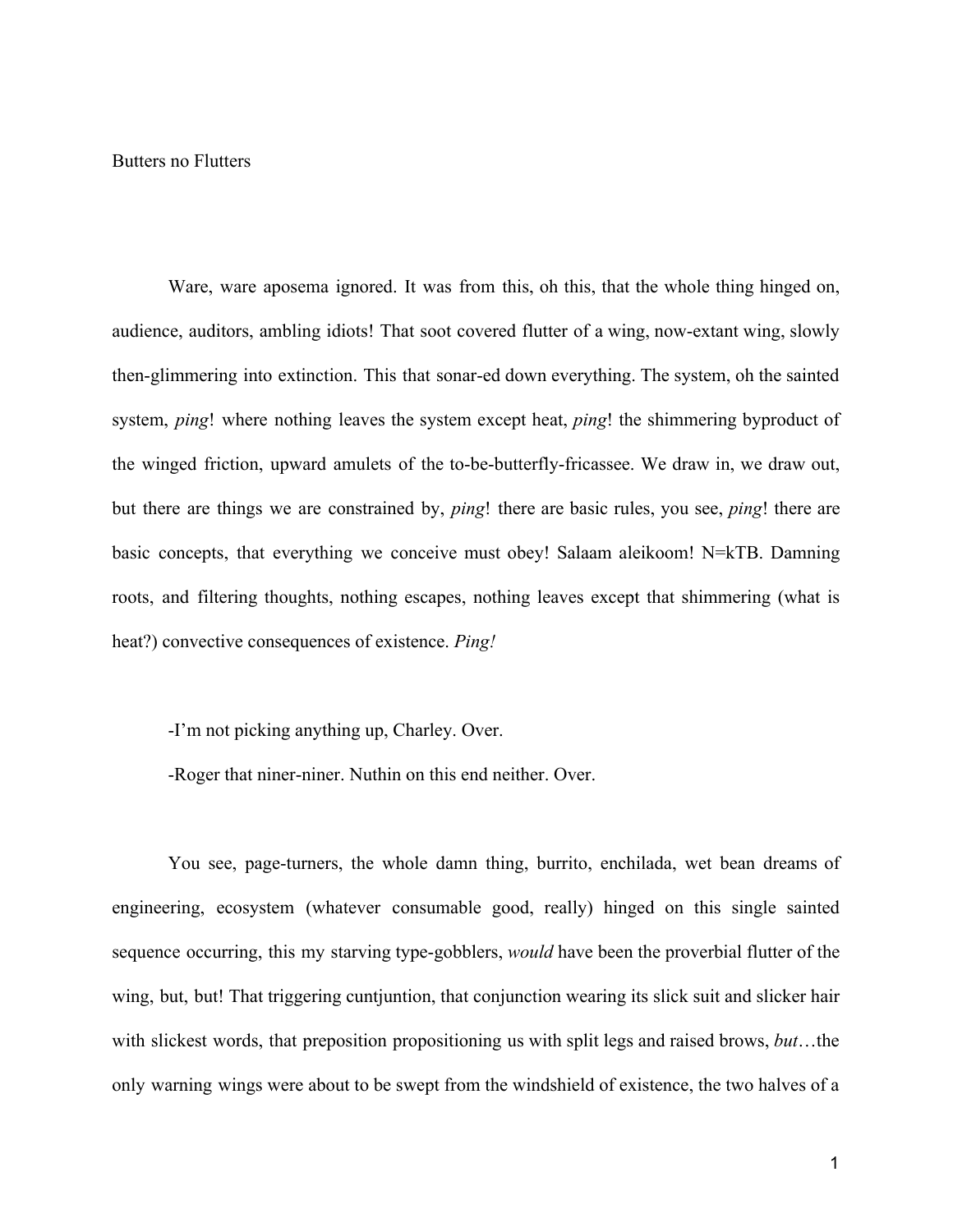whole fluttering organism, radial symmetry be damned! In approximately two blinks of an eye blurred by chronic dryness (work injury), one neck turn (creaking of uncushioned vertebrae, hear those fat pads screech), and half a muttered shitabitch! (ooh what am impatient man he is, this body) those divinely necessary wings were going to be lay crushed beneath the left swipe of the windshield wipers of a one Brent Mackleroy, peon extraordinaire, (let's be candid, kiddies, when was a Brent ever not a doucher) who in his haste to get to work (Keystone, Transportation), had driven right through the migratory pathway of the last of the lesser spotted willowby grandeur. Thus the two timescales were set on a rather violent collision course that would incur no financial damage at all (not that Brent would have reported it, raised monthly payments equal decreased monthly PBRs) *Ping*! Hoist the sails for freedom. Paws off those emergency brakes ya weenies! At 6:43 precisely, soon-to-be-damned-doucher-Brent spluttering at the delay in routine -shoulda been 6:35, should have, damn damn damned unmatching socks in the drawer shoulda laid them out last night can't go to work looking like a goddamned- here it it…the two vectors intersected SPLAT…Gasp, the sharp intake of breath, knifing bronchioles, the collective inhalation of *no one at all*, there should have been, oh GAWD there should have been a swooning of widows, a weeping, a wailing and a gnashing of teeth! Over that tiny pop, over that teensy lil, tiniest, insignificant-insectine thud on the standard engineered glass arc of the middle-of-the-road quality (Lexus) that was in the middle of the road (I-5), with a yellow puddle in the middle of the shield (casualty). Outside the Lesser Grandeur, lay gasping its last in the squelched puddle of its own hemolymph, drawing it's beetling arthropodic swan song through maimed spiracles. Ware, ware aposema! *Piiiiing!* Screamed no one at all.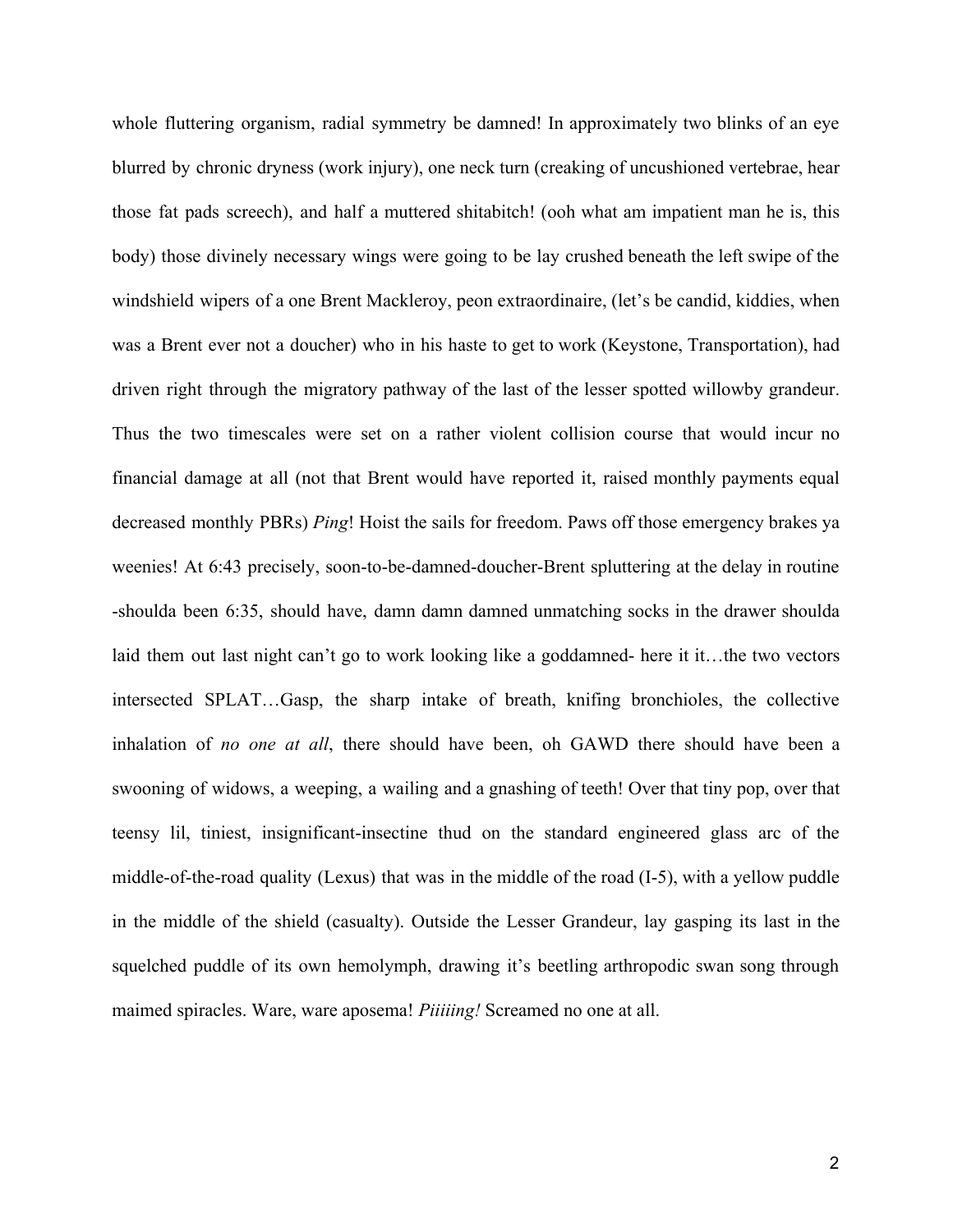-Missy, yeah. I swear I coulda heard something.

-Screen's blank dorkus. If there ain't no boop, we ain't turning gloop.

-Yeah, well...

-Yeah well, what.

-Nothin.

-You mean, Nothin, over.

It's striking coloring colored by the city soot, blackened blight from twin miller tower fatly erected for the fat gutted foam sucker, *ping!* belching burps of ash and acid, ping! It would have made two staring eyes, the downy scales, the brilliantly engineered flying machine, wind-tested, flutterflown, dashed and downed, signature drowned eyes burning right through No One At All. The symbolism someone would have had to acknowledge, the oblique thought that someone was looking back, there was a consciousness, there was a presence, in other words chums, there was a humanness to consumable. Miseriacordia Divina, it would have mattered. But alas, for Brent. Alackaday for us all! That downed butterfly, Ishi the last of its kind, expired in the rolling twitches of death and battering freeway monoxide winds, avada kedavra'd by sweeping wipers! Sayonora, sweetheart! No choirs of angels to sing you to sleep, only the blaring crescendo of the I-5 rising in overtures of squealing brakes and grinding axles. Do not go splat into that good night. But, blinkers, but, it did. It did, dead. Incontrovertibly vertically. The sad yellow splodge a causal casualty of progress, indicators left unindicated to unlooking onlookers, if only if only, the ivory-billed woodpecker would have sighed! But since it was just a splooge on a windshield, not smeared on a canvas or on the back of a uterus relevant in two to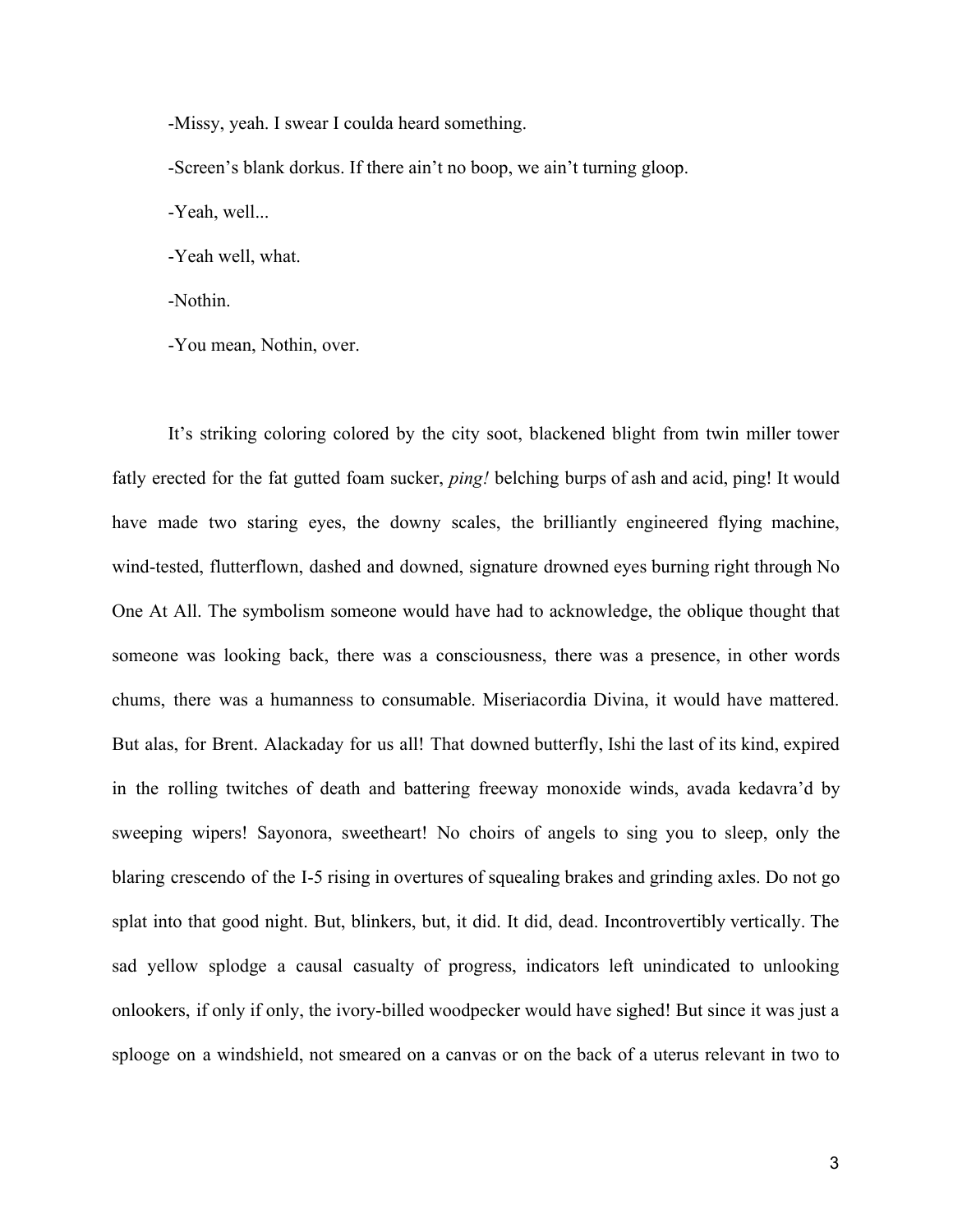twenty years time which could have then yielded a screaming child engulfed in flames running naked down a napalm road, frozen to the eyes of the world that pulled heartstrings where things happened. It could have yielded a vulture hopping oh so closer, beak snapping while ribs shadow sadly and head curls. But no so for our flutterless friend not given humanity to previously human-less bastards.

But it was just a cadmium yellow splatter now, out of the tube and onto the thankless canvas of the window, Liver'd and Cock's Com'd so one saw except the driver who couldn't seen anything else, no matter how he pulled the button the wipe the washers off, the water was gone, the fluid refilled, and so the windshield wipers just spread it around impasto, the thin yellow film that used to be in the guts of the arthropod, the greenish crackle of the hemolyph that powered the wings, the legs pulled off and all at angles, tanglings around the wipers sadly, scraping lines in the gutjuice, the atoms smearing thinner and longer, lightly crystallizing in the chemical winds that blasted off the asphalt, that roared past the two lanes of traffic streaming out of the electric city, ablaze with signs that had nothing at all to do with the tragedy of the wipers, the erasure of a species, arc by arc, squelch by squelch, of millenia of work.

There were things that might have happened, no flutter now, no leaping systems of consequences, no furling storms and whirling clouds, none at all, just the cloying scent of progress dabbed under fat wrists of flabby modern harlequins. The system had not been perturbed, no furrowed earth brows, no condescending society clusterfucks, t would remain forever less then 23. WE have determined nothing, not even the flows, nonperiodic though they may be. In terms of a Keplerian sneeze,if he had simply woken up from a snooze and brushed off a lepidoteran tickle, if something across the centuries had alighted on his nose and hopped on a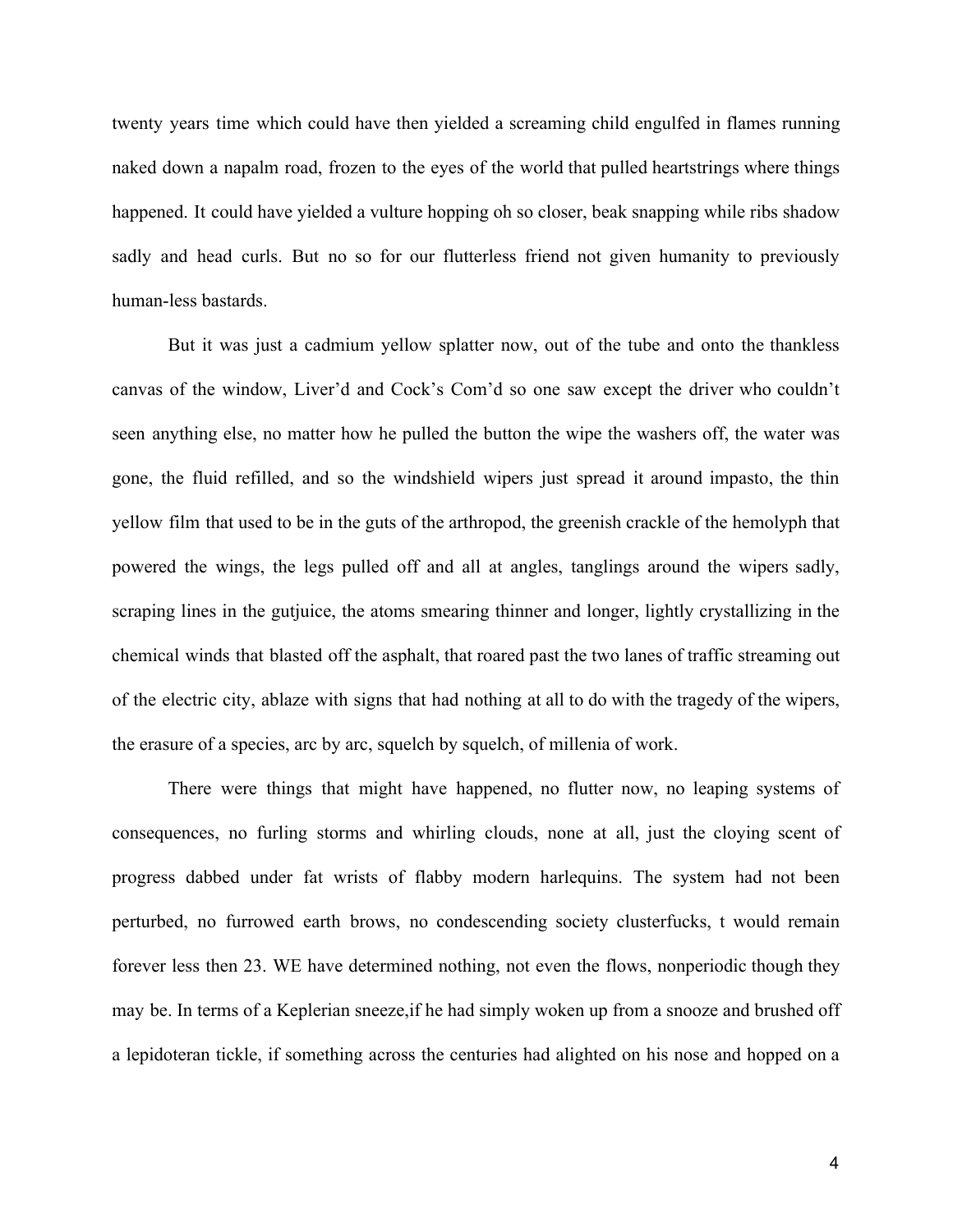Einsteinian tunnel to now. It certainly would have been one hell of a beginning. But I guess this is something completely different.

The gavel bangs! meeting adjourned. On to the next item of business.

-We aren't janit-

-I will have no part in cleaning up that mess, Meredith! It's disgusting as are you, and if you ask me again, I shall scream and someone will come running.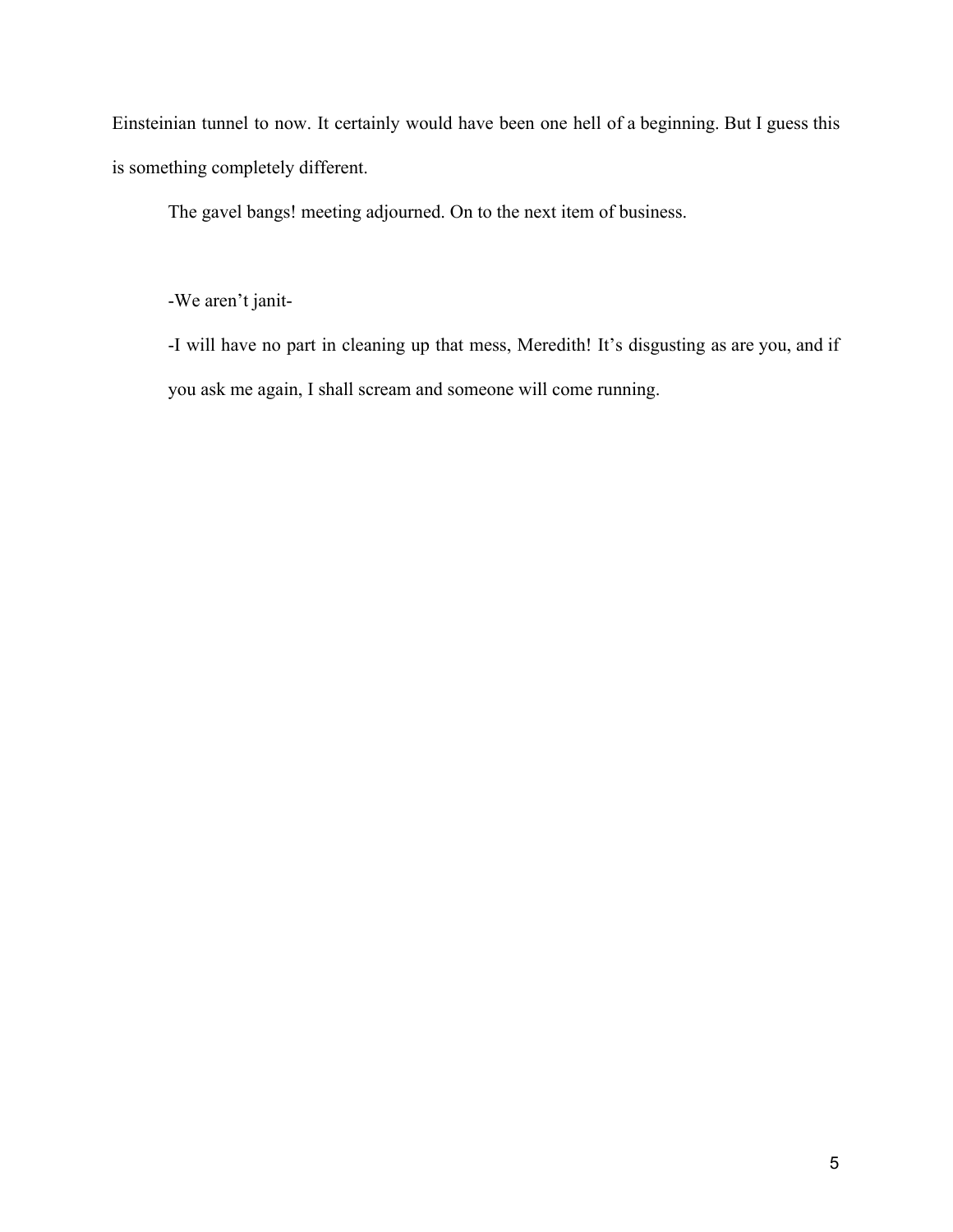## Tectonic Mythology

Swing low sweet seismograph, coming for to carry me home. What we are doing word-chewers, are sketching these movements in twitching spasms of earth giants. It may seem opaque, punk, dreamy in a Cereberusian way, all saliva ropes and teeth at angles, while the mists of Niefhelm waft around our paws, but the narrative seismograph records all, you see, words sketched valleys and rifts tallest mountains of morpheme movement. Behind which the ice giants wafts in great glacial lollops, all crashing and shedding of icy limbs and gnashing lichen colored teeth, great fists battering the skies, hair made of waterfalls. Underneath which thunderbirds slumber and curl with breath a millenia long and lightning crackling in their bellies, eyelids cracked in tectonic faults and reptilian hibernations because storms now are nothing, our memories are short, and stubbed like bloodied toes. But the point is *this* story, a story, *our* story in which we are both, you and I dear friends, bound and gagged together in typographic manacles, but no sex stuff of course. Strictly business. Strictly science! For posterity of course, so be honest. Where was I? and you? Ah! Recording the turning points on the unrolling scroll cycled ever further by electric impulses, figuring out the gathering points of energy, from where to where don't care! Beneath below between, forgetting the grammatical geography of the sentence, dive beneath the page and burrow in, tunnel with eyeballs and dream sequences and other assorted literary devices, follow me muncher, I'll open your eyes, pry em and leave them wide and watering, red veined and goggling. Ignore the death we just witnessed. Bottle that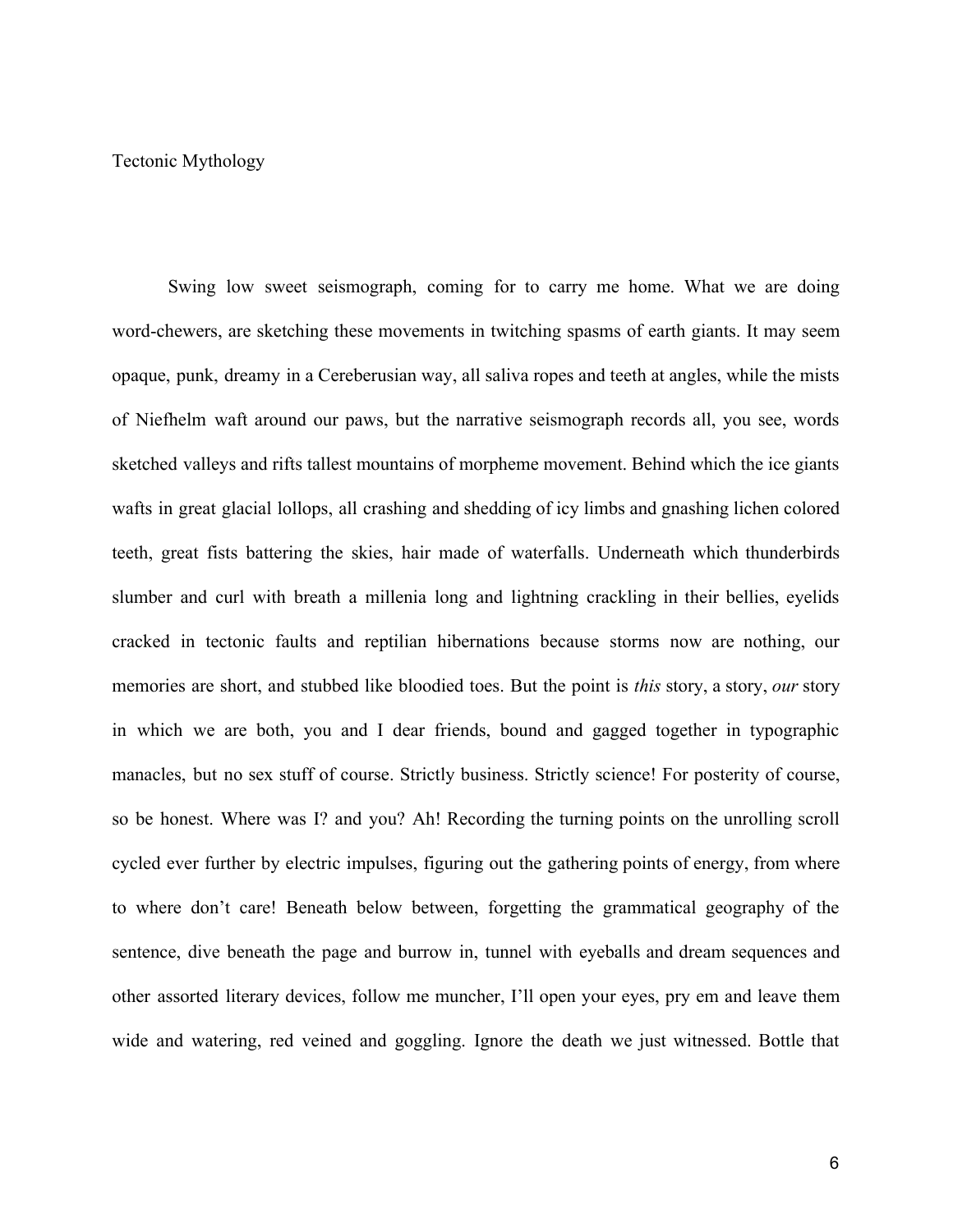tragedy up inside you so it slowly ferments into a grief so pungent the fumes acidify your intestines into a delicious mess of regret you melt into-AH, back to the start.

It was once said by a man who wasn't believed at all because he was such a horrible liar that the earth had started out as once giant porridge mass of breakfast gloop. No one believed him, because he was a liar, with both pants and publications on fire, but nevertheless it was true. The geologists soon came round, evidence was pulled out from asses and strata, and thoroughly harrumphed into wider thought, acceptable theories, made the swift transition from crackpot scorn to common knowledge within a mere generation, though our righteously scorned geologist died and was buried ignominiously shamed and bound in humble pine because as we all know, liars never prosper even when they aren't lying at all. And this porridge-eaters, dear oatmealy-mouthed fools, is what we need to keep our eyes thoroughly fixed upon, don't you dare take your eyes off it, not for one second, not a damn millisecond, not a flugging nano-pico-deca-zeta-hepta-This is where the action happens, baby. This is where the crust thickens like yesterday's jam.

So with your watering eyes, font gulpers, look down at your feet, to the ground, wherever that may be, whatever shape and disgustingly modern contrivance we have covered it with, look into the concrete covered, linoleum labeled, highrise held, tiled and stamped, shaled and shafted, driveled and bezeled floor beneath you, and then open them further, stare through it, down into the crust, into the gritty minerals, the iron and ore that swell up into crust and keep going! Hold your breath and hope because we're not there yet! We must dig and writhe like worms to get where we are going, we must scratch with mole paws and seethe like magma, to find it. Look! There, never mind the heat, never mind the pressure, staggering you into submission, stand tall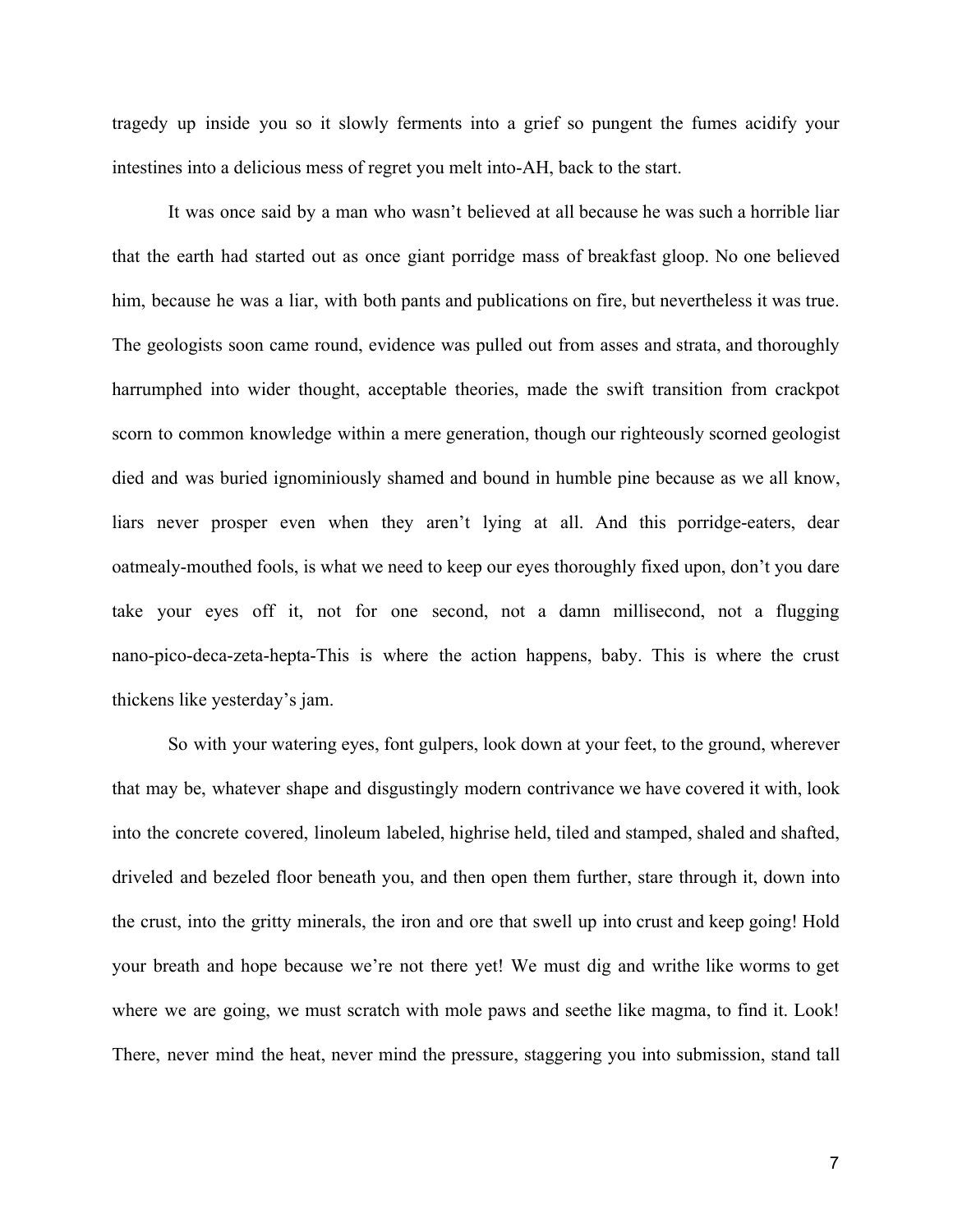AND DON'T BLINK against the weight of the planet, the tons and pull of continents because we've reached the point, well, more of a line really, if you can imagine it, if you dare, a line, this line that stretches the earth round in jagged dances and continental edges. We've reached the breaking points beneath our surface world, the one we bobble and skate across on the weak and flawed plates, we are fist deep in these devouring cracks are where the good stuff happens. Where the vibrations and spurts and gasps of Gaea all started. Where we really start catching heat, molecules wriggling in delight, we'll winging round the end of that orbit at 67,000 miles per hour. So it is here struck through by the lines that criss and cross the core, that we have to bring in some paltry human thoughts to understand the great energies because the shakes and shivers that crash though us have names. Names and stories. Written in some tatty library book pages, coughed from the lungs of a dying shaman, ripped by a colonial journal and flogged to students, ended up in aisle J, squashed between a skinny pale blue Artic novel, and a meltish forgettable, inconsequential Jaruleing, there sits, squashed, unopened, a story who is no one's at all any more, and all at once, absolutely correct, there is a story about the world snake who ate his tail, and every time he shakes in scaled and exquisite pain, coils thrashing and spine quivering, earthquakes happen, here and there, with every bloodies nibble. Well, staring into the red and yellow glow of the earth, is it that far off if you forget mythology entirely? Can't you see the fangs and scales in bright magnesium white, in bursting silicon and sodium? Is it so wrong, these slips and consuming parts, this constant motion, the exhaustion of death and rebirth, drag and suction, of aethenospheres and lithospheres. These lost things that once were eternal to the flittering creatures that lived and died, those ephemeral lifetimes, buried beneath, miles, thousands of degrees hotter, down down in the molten places, where gods are born, where the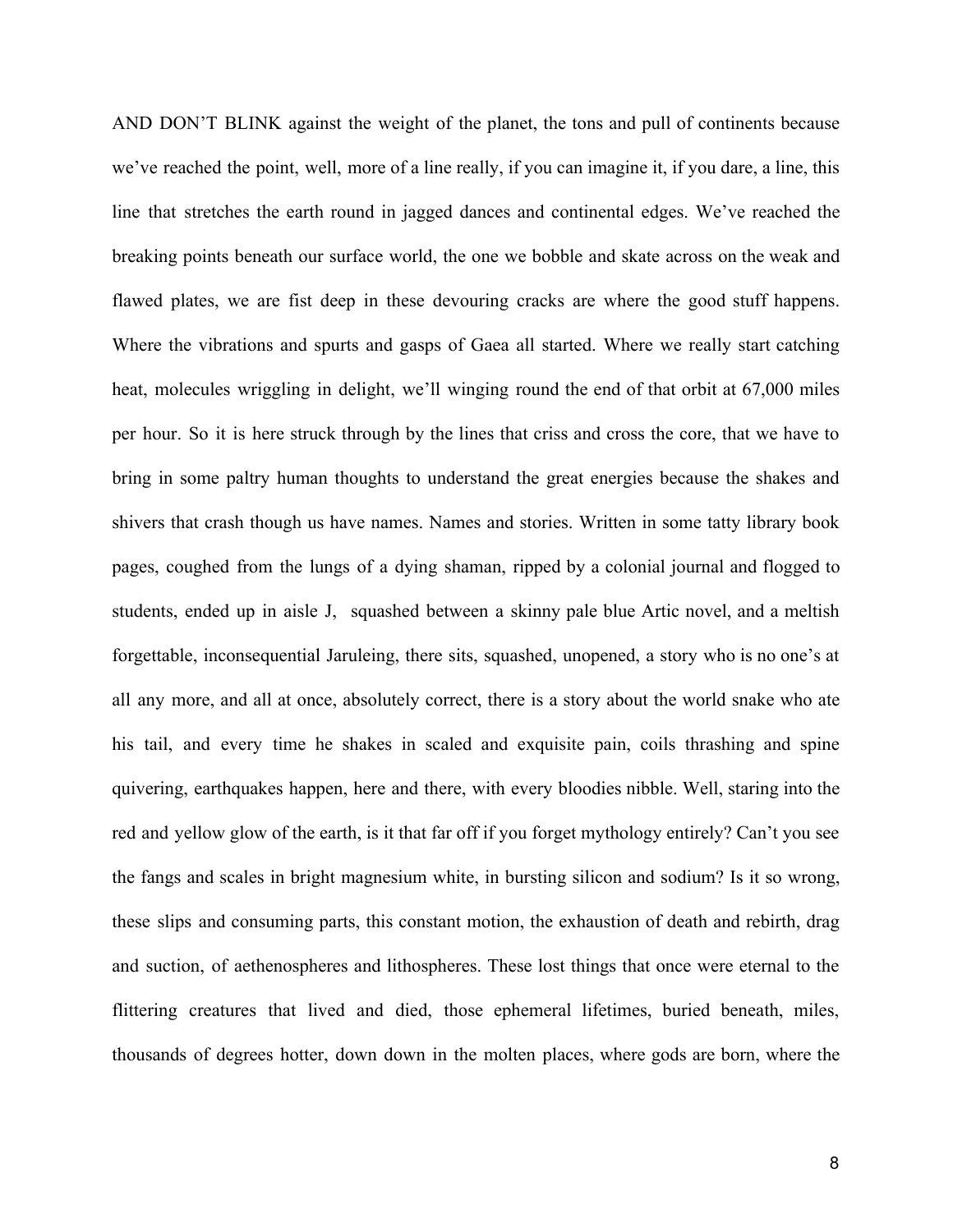unreachable becomes legend, has to, knowledge reaches its limits. The deep places where we cannot know, could not ever go, only let the hypothetical glimmering of dopamine and cephalization dream. Your eyes watering yet, blinker?

I can't scream it any louder at you, but you mypoic, weak eyed, watery, liquidic limpdick! It is in blinking that the whole world is missed, those tiny moments where shifts occur, that 400 millisecond increment where all is lost! So keep em open, or the whole thing is a writeoff. Only fit for bureaucrats and filing cabinets. Keep em open! Aposema ignored shifts the balance from zero! Rising thermometers, rising seas, rising tempers, rising winds, rising fires, rising flames all around our toes and singing the bottom of our rubber souled hearts. But not yet. But soon...slitheringly soon. So if you believe anything I am saying, anything at all, half is lies, that's the mark of a good story, half is half is fact and the other half is smoke and mirrors forged in the heart of a dying planet, the wing of a butterfly, and the mouth of a snake.

These lines stretch across the turning world, under feet, underhoof, overhead for some unfortunates six feet under. Stretching and cracking, the skin of the belly of a pregnant woman, full of stories, full of potential, painful, poignant. I TOLD YOU NOT TO BLINK. Regardless of flutters of butters, things happen, the world changes, regardless of the feet they are under, the eyes they are watched by (yours, now). The one humbling force, the bunched up elephant skin of time. The porridge man knew this, and thus, we finally have a story, an interesting one, an old one, something that isn't ours at all. But pay attention, you might learn something anyone you insatiable typecrunchers. And now in this humidly late hour, you must. We all must.

If there were ears to hear it, the crash and thrum, metal fingers to feel, the humming and hissing, lab notebooks to record it, the noises and stillness that are a part of the boundaries.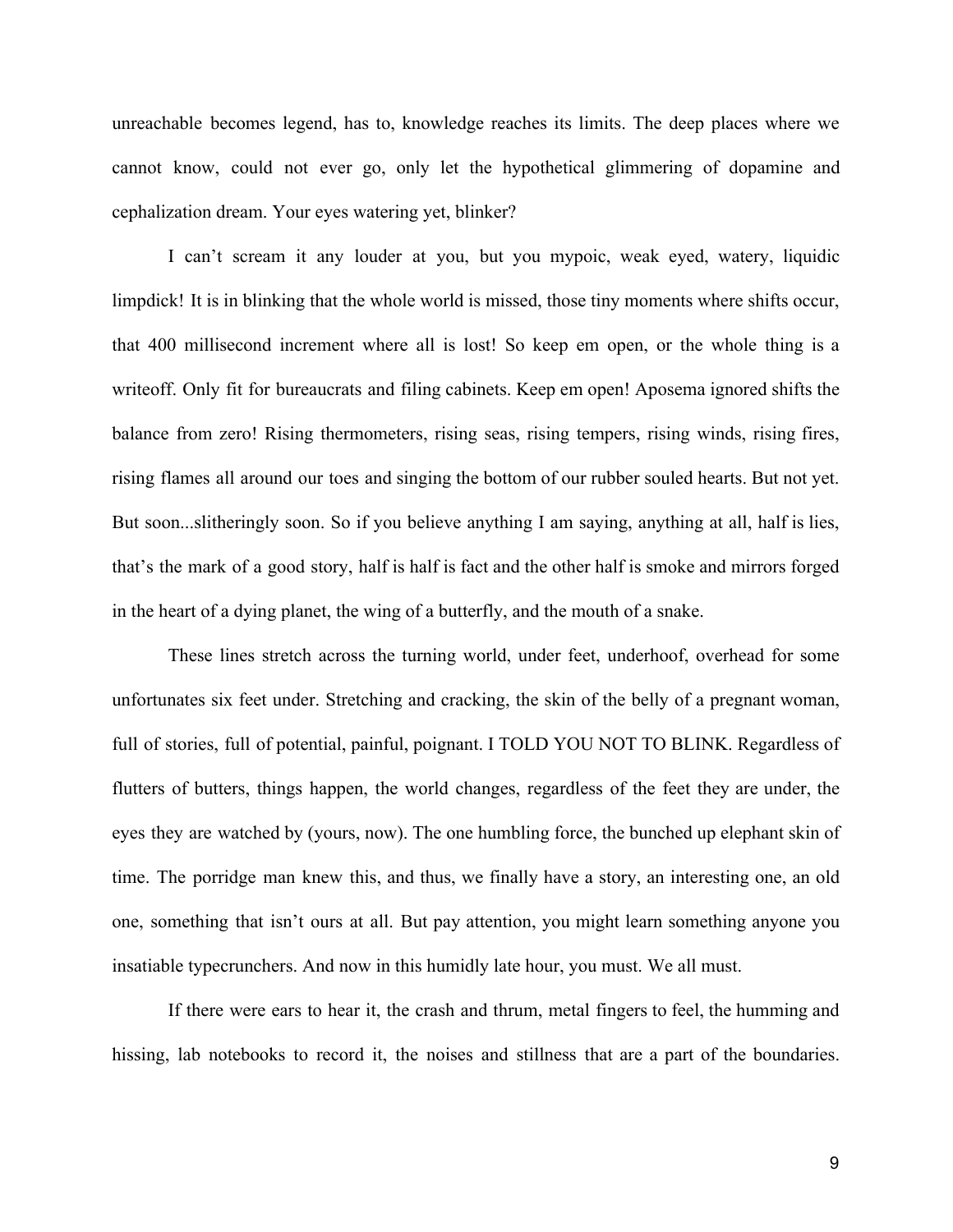Those places where death and rebirth, those names we have given the eternal processes, the slide and slip of continents, the large masses, the biggest carrying points, the flat land, the tall, the forces that are the makers of our universes, our tangible things, our mountains and ridges, pushed, pushing up towards skies held in check by laws, skies held down by molecular forces and aethneospheres, pressure and things we have named, things that we have tamed and labeled. To predict, to know, to shore up, make safe, means nothing to that with no conscience, to that that is law, consequences. Each grain, sand, cumulative thing adds. One sand becomes a beach, becomes a coastline becomes a continent. Weight and body, downwards, upwards, directing things around it. Adds up, always, until it simplifies into the small. The tangible graspable thing, concepts. A river, zoom in, a bank, where birds flit and fly. All things additive, all must obey the larger things, the consequences, the entangling forces. Ware, ware, aposema.

But who gives a fig really, or a forbidden apple? Land masses and asses plodding along, fast as hair grows some say, fast as fingernails. Ignorable, utterly ignorable. Forget those lashing continents riding on their viscous floes, boring bored, moving on, class! Snip them away from your thoughts, toss the split end in the trash, its where they belong really. Quick trim and everything is shipshape, no nasty dirty dirt thoughts to disturb our work, our created universe. What are boundaries anyway, meeting points, you'll be sinistral, I'll be dextral, deal? Now heave ho! Push with all your might, harder, harder, til we're pressed up, shoving, thrashing, straining, anything the get across through. Stop, dammit, stop! Too much, it was just to illustrate a point, sheesh. We're just moving past, moving on, nothing to do here blinkers, nothing to see. Now elsewhere, out on the other plates, converging, diverging, now there's where the party is. You'll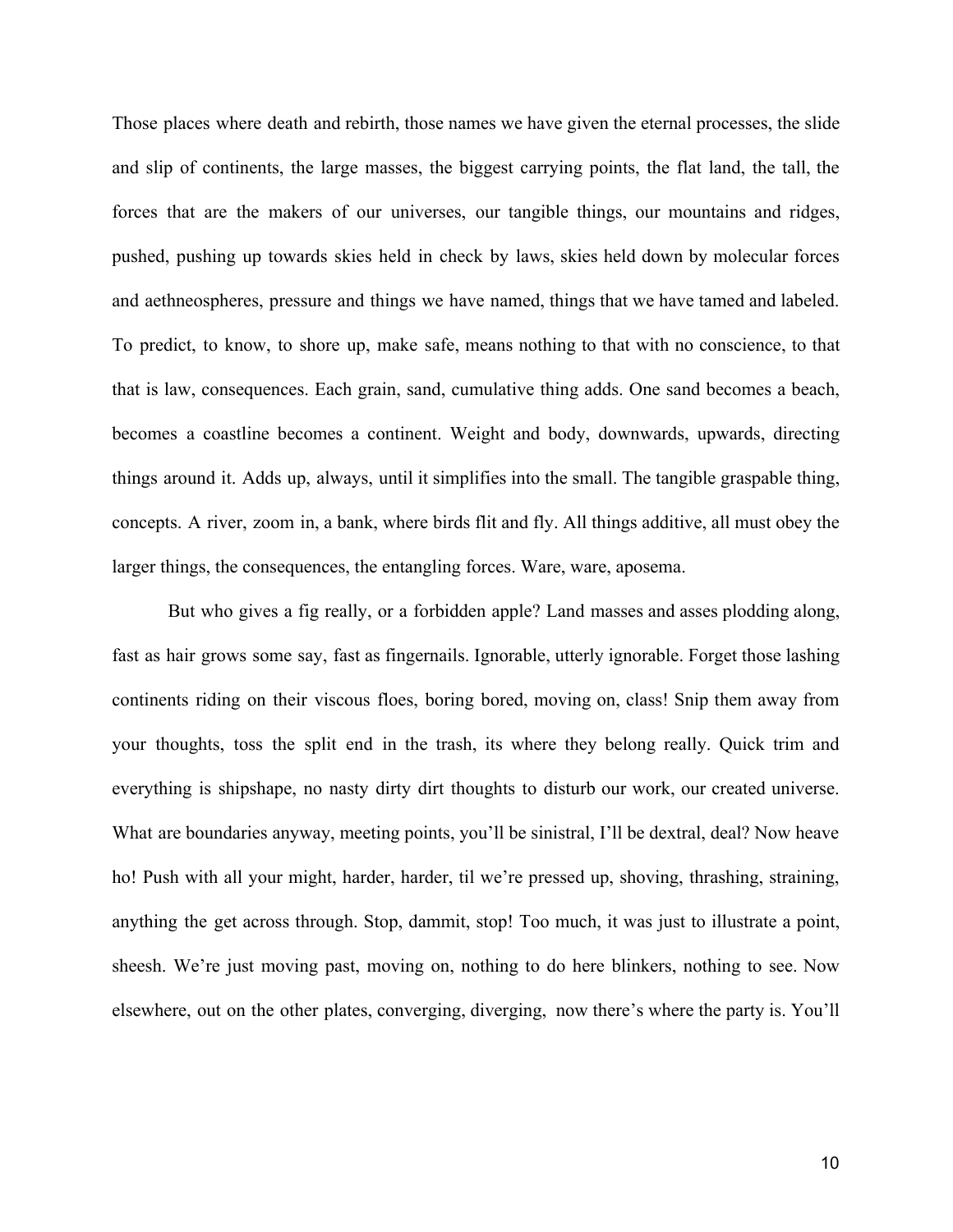get some action there tonight, a hot date, hot HOT, melt your face off in you dive too deep into her!

The juicy stuff is coming, this I swear, my gelatinous gummy bears, proper Welch's vino, with people and plots and all sorts of fermented fruit.

Before we knew this, we knew nothing, pah! Nothing about densities and aethenospheres. But what's the point if you know it, whatcha gonna do about it, huh? Nothing, I thought so you curdled coward. Stand back and watch the fireworks, watch it shake rattle and roll! Yowza! What's knowledge anyway except for something to be ignored. All it does is take away planets, and shake up the ground beneath your feet a millennia ago. Somebody told me something about forms once, idealized bastards, and I laughed at their face, the only forms I need are the curving silhouettes of Macy Walters, Yowza! Knowledge shmowledge. Compartmentalize to survive, that is the greatest good. Morality is for weenies. I breathe, I see, I fuck, and that's the show mates, chums, amigooos.

Where'd the story go?

-in your pocket

it's right here, lost it, dropped it, in my pocket.

The curtain falls? End overture.

We're not exactly being subtle here are we folks. Do I have to lay it out for you in dotted lines and dashed splutters of morse. Fine, I'll squiggle it out on this blisteringly heinous papyrus descendant of pulped paper. Things are startings, drilling are drilling, lives are slowly creeping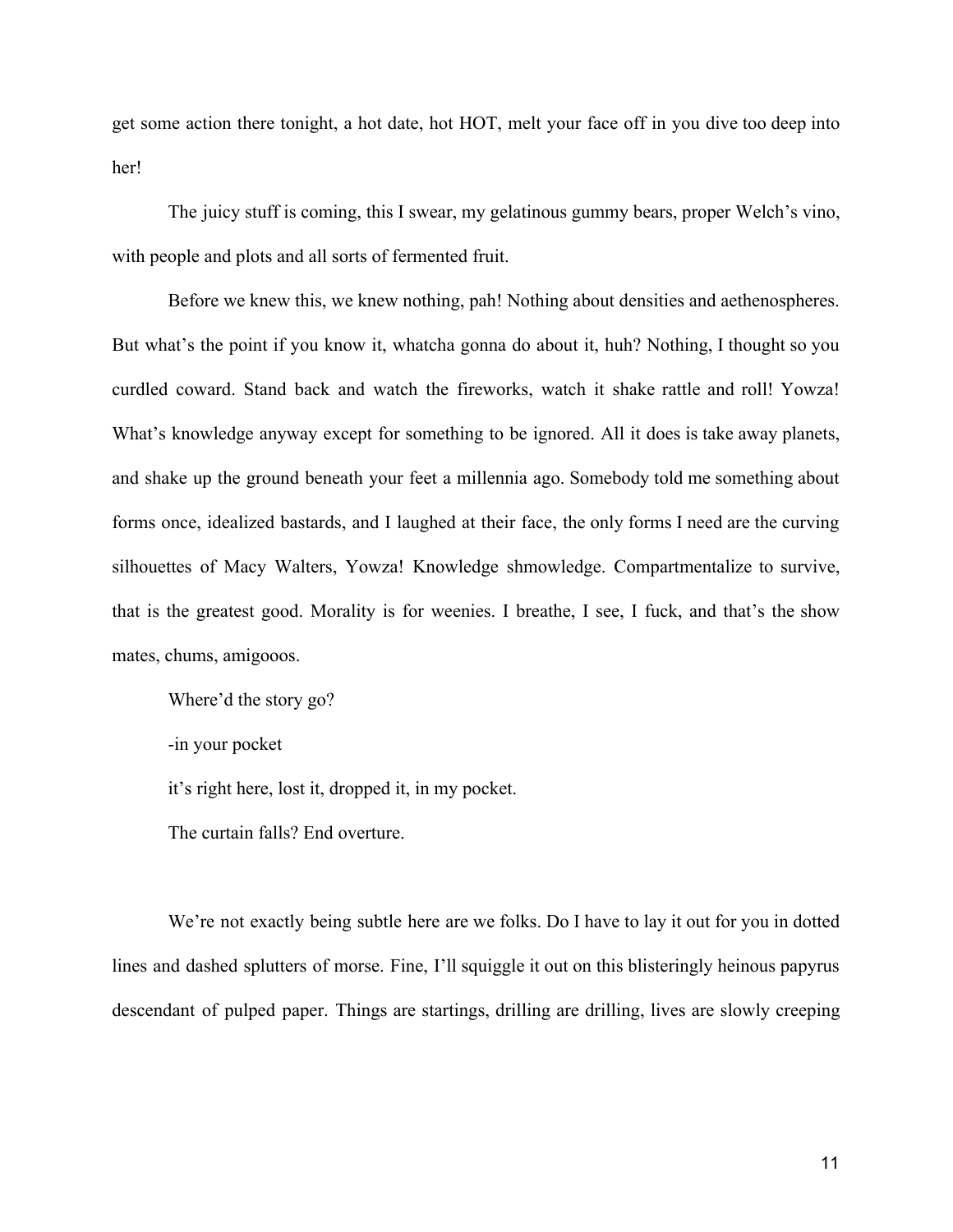towards endings one senescing foot at a time. Sometime you can be so obvious, you fingerlicking page-turners.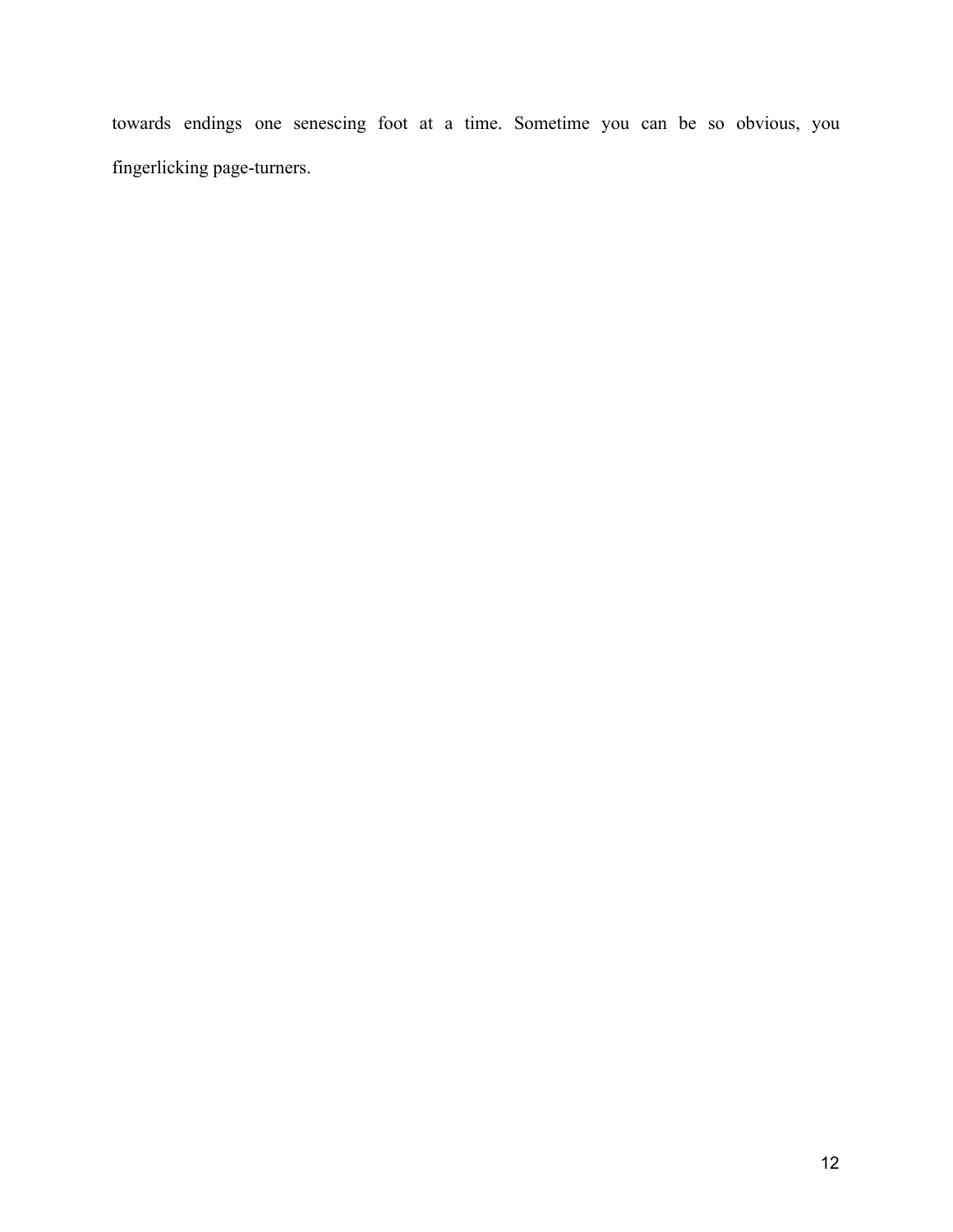The Conference Table

The drops fell in debasing showers, slanderous stipples upon the luminous surface of the mahogany, again and again, in parodies of the small showers that used to come from the northeast of the island where the tree had once stood, diffusing over the chert ridges and flint forests until the gravid clouds could not longer contain their gravity laden cargo, f-f-falling once upon a time in a forest far, far away. Back when the mahogany was just unformed biomass, a living column of united cells stretching toward the bluest sky above, pantheon holding, pumping water up in molecular chains through uncountable chambers skyward, falling towards branches thrusting up to the canopy crawling with multitudinous creatures spine-legged, spiny, spineless each dependent upon the tree, each dependent upon each other, each living its tiny universe upon each branch, breathing, dying, recycled by more and more, a microcosm of the entangled world drenched in water!

But now, the once-tree is raised higher than it ever was, ripped from its bed, now artificially rooted with chains and cranes atop the executive floor of Keystone Corporation, collective Golgatha, now closer than ever to the sky it once craved, but between it, grated metal, metered and counted, squares of plaster, the bluest blue now corporate grey, no sun to speak of but the tittering insolence of quivering fluorescence, the cruel eagle's beak that warmed nothing but pierced, the heartwood of the forest, sternum cracked open with the violence of men's hands, torn arterial from the loam-grained earth, beaten into something alien and heavy and lacquered with supposed value, now the chatelaine centerpiece of the insensate atmosphere, now the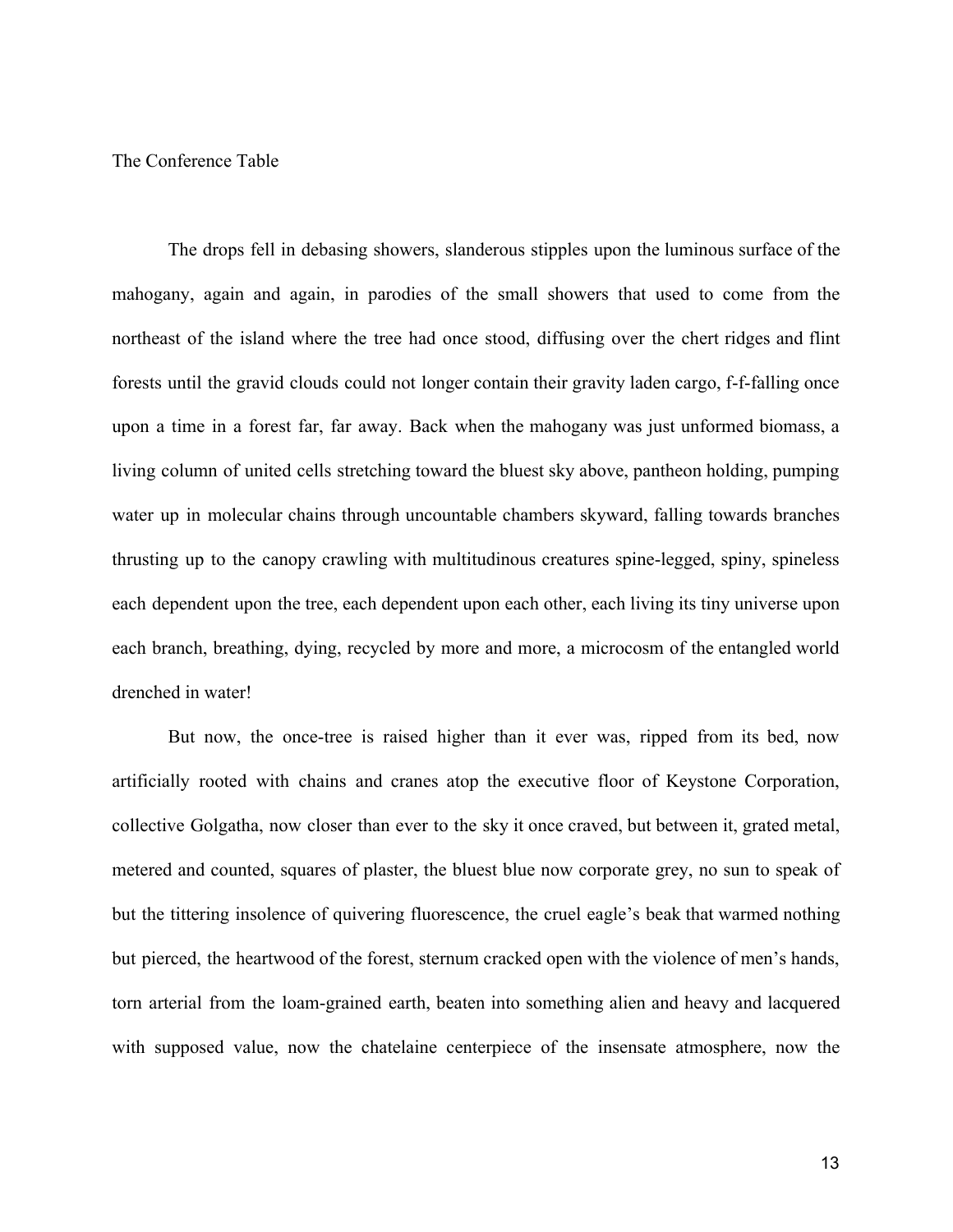ligneous henge of the collaboration, exposed on the floor, legs spread wide, consensual in its unsentience, the deep rose grain of the boardroom table supine into the opulent vastness of the meeting room, man's hands, stroking the whorls of the flesh in boredom, fingering the supple skin, probing and groping idly.

And this, this luciferian fall of drops was different in the desert room, this was a propelled expactoration, a forceful expulsion of saliva, each morpheme martially spattering glutinous on the varnished deadness of the tabletop, each new volley, tenacious, salacious bombardment, lying sinfully static, horribly unused upon the cadaverous planar surfacing in the effete environment and the surrounding inert listeners. The source of the furious precipitation lay two arms lengths upstream, the mouth of the conversational headwaters spitting amylic secretions, strings of saliva, flapping and slapping, the dangling jangling walrus ropes up to the face of a man, thick-lipped, rubbery.

The man, a man, he-man was talking, outwards, angular, eighteen listened. They were caught innit, oh they were caught in the crystal of the cups, minute expressions frozen in the silicate amber. Twitching cheek, furling lip, prickling, tickling brow! It was a record of the last moment before impact, that eternal moment stretching, where everything always seems to absurdly slow, words hurtling at millions of screaming miles per hour, spewing gases, this great flaming thing, and beneath the figures stare upwards, mouths agape, eyes tracking, pupils widening leica-like, stone in stormy waters, some recoiling in fear, instinct?, some holding onto: hands, desks, the angles between it and us, that thing that is about to change everything, ruin destroy, make better? The coming impact, the inevitable cataclysmic catalyst.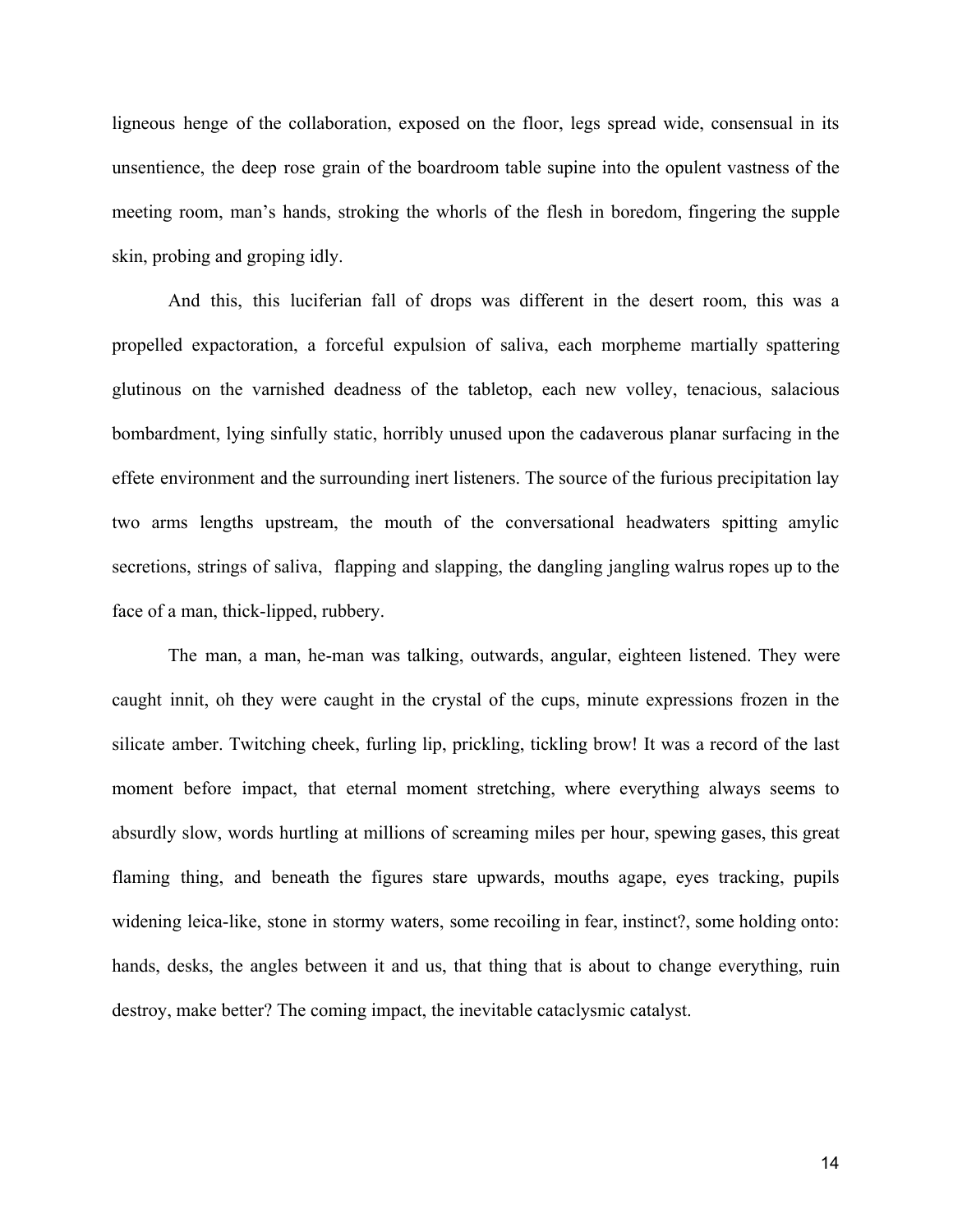Sternum, Braithe, and Lone lay cowed, predictably practiced blankness blanketing the bovoidbediance on their faces. Wide flat features, huffling heifers, stuffed into suits, they were nothing but wordchewers, capable only of regurgitation of the corporate ideology, an empty tasteless cud packaged in synergized granules. No problem, no problem at all for the he-man, lip-man, word-maker. The only reasons they had clopped into the boardroom was sheer luck in following the right herd leader in, wet noses to furred prior asses, the closer they quashed to the quivering mass in front, the happier they felt, the pressure taken away by proximity's sake. Squeeze for safety, hoofers. Thinking is a thing of the past, the only faux-thought cephalizing in Sternum, was did he look approving enough, or were his lips just too fat for that? They were so plump and pillowy, should he purse them? No, yes, worse? The blithe trail of Braithe lay in bitter disapproval of the lack of snacks, his jaws clenching in nonmasticatory dissatisfaction. Lone was in absentia, that space between thoughts where only senses reign. Their paths then devoid of the speculative spectating spectre, the unforeseen It, ending in a quick hiss of a gun, but painless for them, expected? They could come and go, Sternum, Braither, Lone, with ponderous steps and not be missed, not be missed at all. Who needs accounting, legal, hr? They were just paper trails, semilunar pawprints filling with dust on a thoroughfare with the end in sight, forget the middling meddlers.

But back to the man, the three man, O E C nam. The tensions tangled and spread still, looks bouncing back and forth under the bully pulpit of *him*. The hard refraction of social nuance, unyielding and mathematical, still going in single seconds. Each bodymind knew their place and position, the hierarchy was set but never permanent, the roles tested and dynamic, a jelloid dynamo of drifting polymers. This room, it was a tenuous place, every action and reaction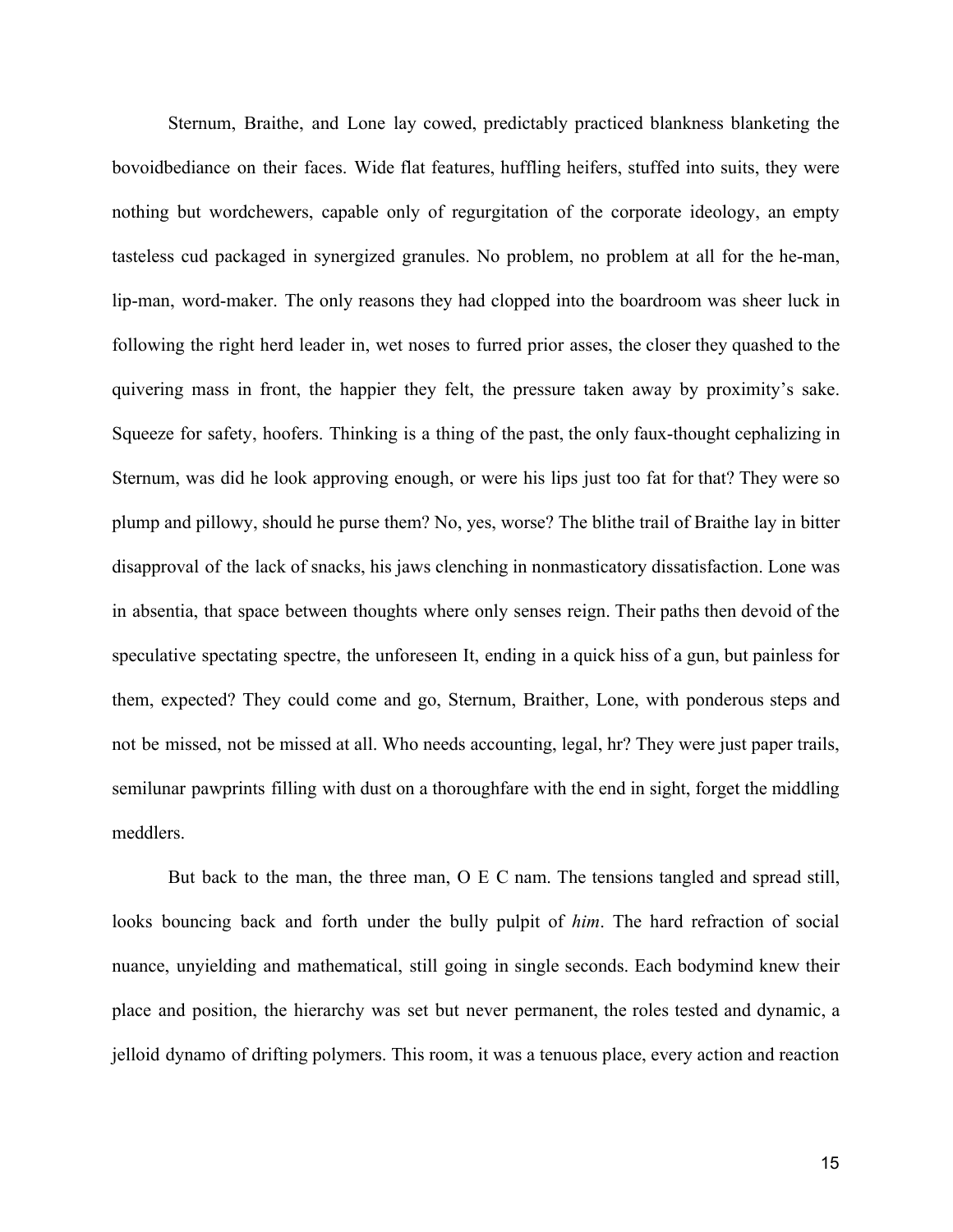confirming and negating dominance, the fate of all social creatures. There were more names to the chairs, cups, handeyeowners, Jacrelle, Tomlinson, Bequrel, Martinez, Jazreel. Factions that shift, quicksand, magma, wooed they would be, mind of their own, they would come into the herd for the right price, they would be swayed. *His* gravity would not be ignored, satellite planets, some sway, some irregularities, but eventually, they would come round the turning point, the farthest they would zing in their flinging orbits, and ohno! back, terminal velocity not reached. They would come into the fold, dear sheep, with wolfing words whispers. Flickering eyes would be directed down, signatures accumulated in looping yeses, screaming in the sadistic Bic, black and blue affirmations. Only one shivered in the unconscious posturing of a downright no, that most Americanest of phraseology, the social telepathy translating to Hell no, we won't go! H. Diamond, acquisitions, muling lip curling up in a sneer of defiance, oblique angle deflecting insubordination, the information bearing rays, photon Irises, caught and magnified the expressions, distorting and wavering through the Waterford.

*His* mouth was still moving, fat lolling lips, words registering, the sonic repercussions transducing to emotional response in the listeners. Crossing pilgrims, fording synapses, dopamine pilgrims at the altar of connective lust. Here was the same, a glacial tableau, in the last moments before the crushing momentum, before the myelinating phrases come clean, the last moments before movement, the frozen frieze of eighteen precisely, twenty six ears, millions of movements.

What was it, what is it? That reactive dynamo? The speed of sound could no longer be ignored, no longer held off with narrative, literal loose lips now sinking our metaphorical ships: impact. *Pangaea, eighteen square miles of unused wilderness, minimal government regulations,*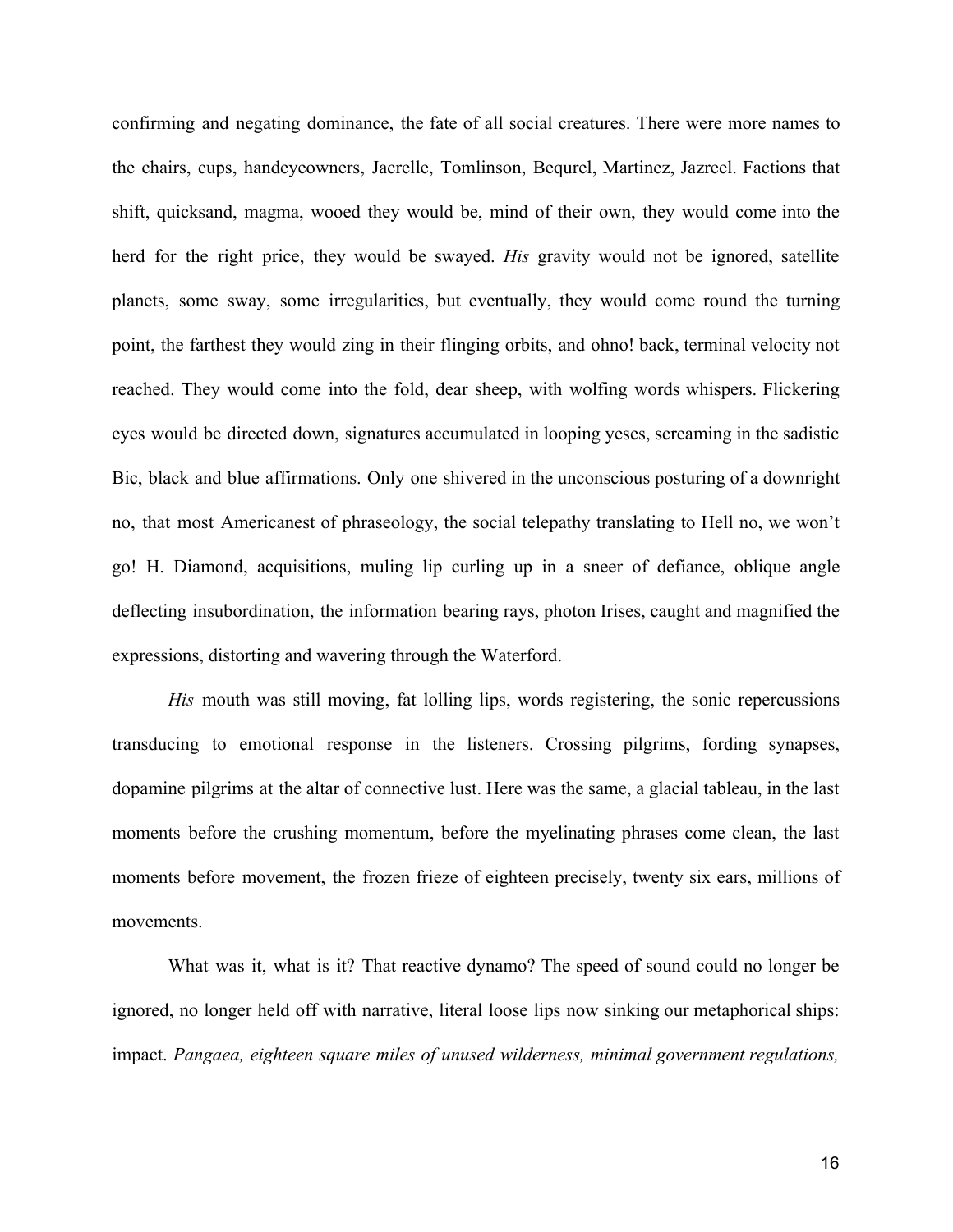*the cooperation of the residents.* Impact, flattening into the ground, spreading tectonic across the pliable faces*,* the idea expunged now, hovering in the boardroom, the eighteen pairs of eye's mouths breathing tradewinds, creating clouds in the skyscraper bow, hot breaths, humid heads. *Eighteen square miles of extractable resources, more ore that will give traction to Keystone's trajectory.* It beaded on lips, evaporating upwards, past the catching hairs on upper lips twitched in reactive bent, slowly prickling in peachable fuzz, the sebaceous pubescence. Eyes flickered back and forth. *Our technology, teamwork, and tenacity will bring this ambitious project through to completion, ladies and gentlemen, one month from now!* The hot humid words, the tropical project, the stormclouds of change, this cumulating conversation circled the encircling crowd, rising higher and higher like the leader's voice. Fingers tapped nervously. *We who support the world on our shoulders, we who supply the demand, we whose obligation is to supply the* demand, to feed a hungry world, to clothe them, to give them the means to talk, to live their very *existence, the sacred duty of industry.* There were eighteen cups held by the hands that followed the eyes that followed the talking man, eighteen cups on the table, slowly sweating droplets congealing in teary trails, pearling pathways slopping down faceted edges. *The supportive pillars of business, we who hold Atlassian the world, we are the linchpin, we are the makers, the doers, and so the progress of today starts tomorrow.* Steaming the glasses, the crystals cut facets, molecules shivering and building, pressurized silicates, frozen firelights bursts, trapped heat making beauty, stopping the passage of light. The light came in through the wall of windows, the lights bounced from the fluorescents, rays richoetings around through, a frenzy of kinetics, the silhouetted figures ominous against the minimalist interior. Through the crystal cuts facets, the board members were sliced and diced into Gorgon figures, expressions grotesque and grimacing.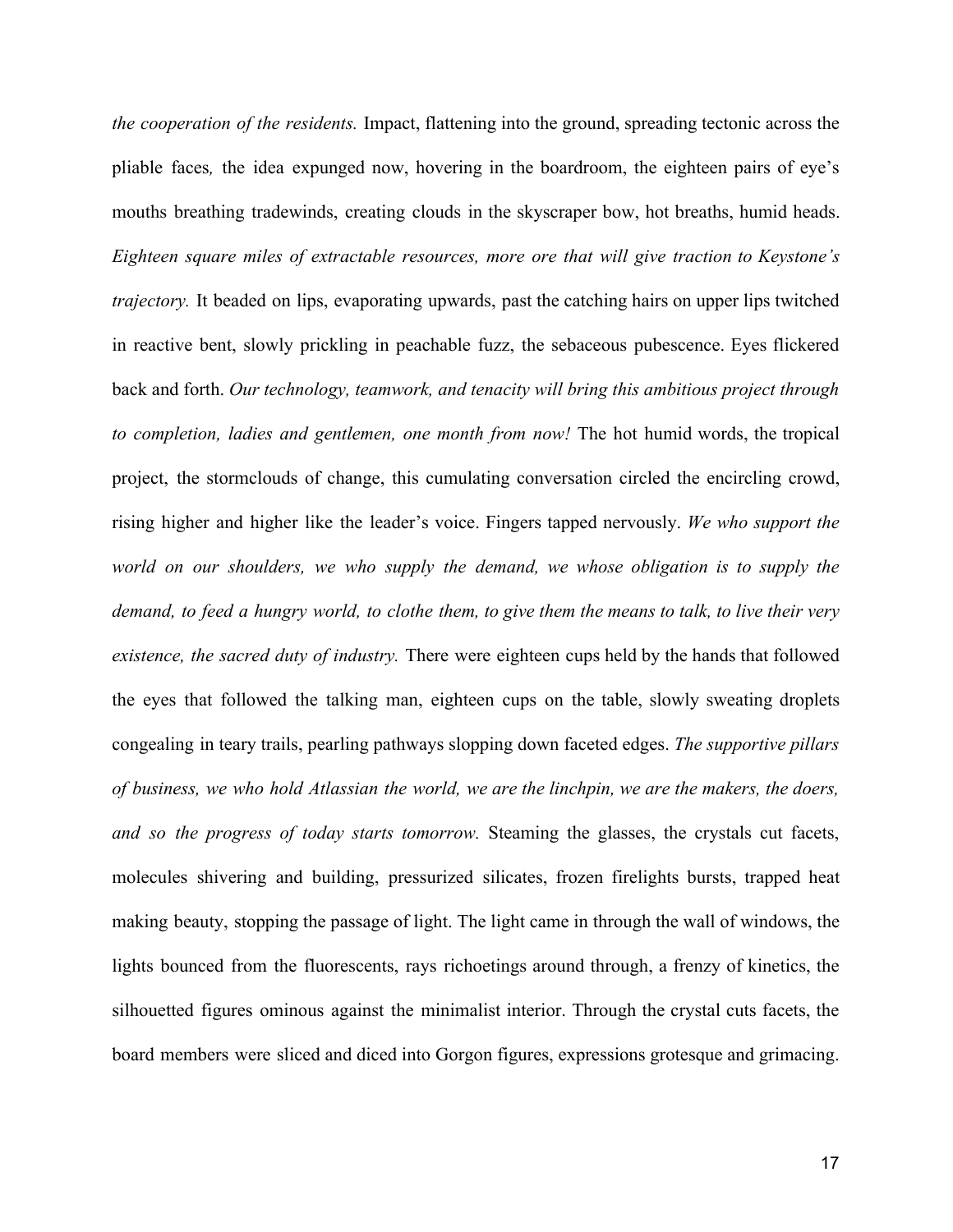Round and round the light burst reflecting refracting their humanity, through the pitcher in the middle, they all were caught mosquito-like, muddling together into a heinous lumpy golem of amber. The index of the conversation building and bending, around the iron words the people changed, changing under the lights beams, fake beaming. The direct words of the man, sonic incidental angels reflecting off the pillars of their bodies, their pliable minds, creating equal and opposite phrases and actions. *Everything is in place now. Productivity is the greatest good. We supply the demand. They who scream it with credit cards and dollars, yen, pesos, the cries pour in unimaginable streams, revenues making rivers through computers invisible, the data streams, the data banks, the headwaters of the world colliding in streams unimaginable.* Same glasses smudging under thumbprints, each oily concentric circle rings the temporary dendrochronology of the present, vague smears, imprints of what was to come, outcomes of the conversations that is the gears of the future, teeth grinding and force building with the linear expectation. *I expect, no, demand, the very best from each of you. Because this company, ourselves, in the webs we are in, no one gains or loses, we simply supply.* The molecular leavings quivered under the baleful eye of the fluorescence, the lights wavering and flat, imbued enough energy to make the leap, kinetically excitable. Dribbling between the strings of conversation they began to change. They too coalesced with the moment, the project strings announcement winding up. Pangaea became real, rising into reality, each salivary syllable substantiating the only thing left of the decisions was the remains of words, the biological consequence of breath.

So then it was to be him and her, eh, him still bending them to his will, her still resisting. No maiden refusal, no coy blunder, no masculine posturing. Him and her, clashing, crushing, the binary brand. That quintessential struggle. Each separate, but the question is would she cull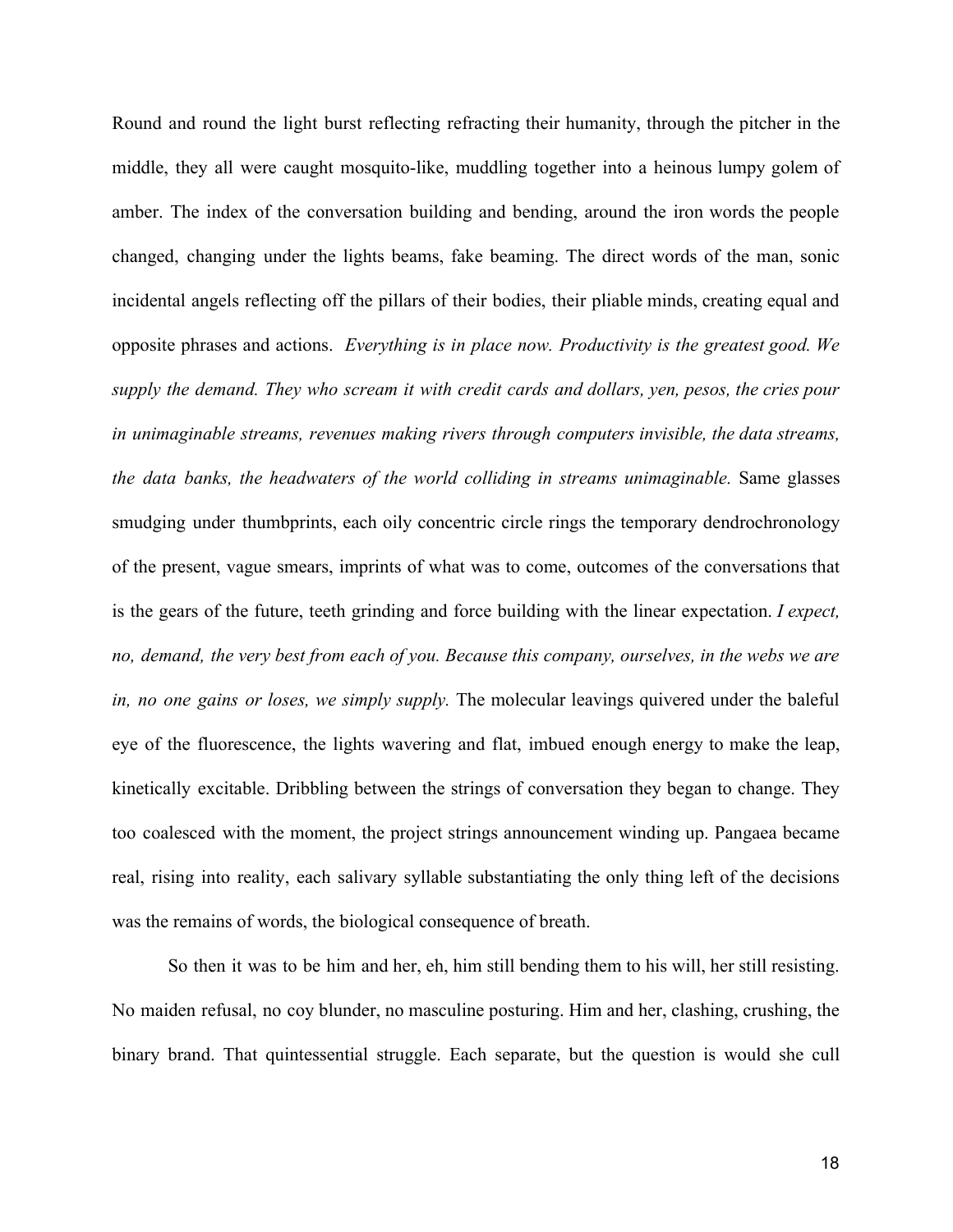enough to her cause, would she fragment off, that precious oogenesis of purest formation. Would he stumble and thrust, procreation of the dumbest variety, underlings tumbling out from virginal fonts. His and hers, separate stocks, the story yours and mine?

She had formed under the crushing weight of continents, risen like a goddamned arrow, course set for freedom, for emancipated ruling. Hands plunging from the grimy earth to take her place, she had shined and polished with cutting mind, everything, this was her right, this was her place, this was hers. She had put up with the shit that weaker women crumpled under, had she been made of weaker elements, the years of string, the slicing off of everything that was feminine, the hissed no, the unoffered contracts, to get to here, she had fucking crawled.

He expelled one last breath and gestured, they came to life and left, looks flickering under the chafing yoke of command. Boardroom metaphysics. Presidential puppetering. Strings string, which strings would tangles. Figures swaying in trainchrain thrall. His powerful arms rested on the armchair, they trembled and he noticed beads of sweat pearling on his brow, his chest was tight, somewhere deep in the mountainous being, there was a dull ache. Death to the puppeteer, slowly falling, strings tangling, figures motionless on the stage below. Audience holds that breath. Collective breath. Tidal volumes filling. What is needed is stopped. Somebody stop this train! No protocol, social freefall, anarchy! Stillness behind the stage. Stillness all around, perpetual kinetics slowing, slooooowing. He breathed deeper, expelling more moisture, keeping rigid while the subordinates filtered out, dull murmur. He could feel their looks, he held his back straight, muscles quivering with the effort, feeling the sweat gather, he was not weak. The door finally shut, he stared down at his left hand, unmoving, numb. It was all his, he breathed heavily, stumbling through his doors, flexing his right hand, it was all his. It had been so easy, God, it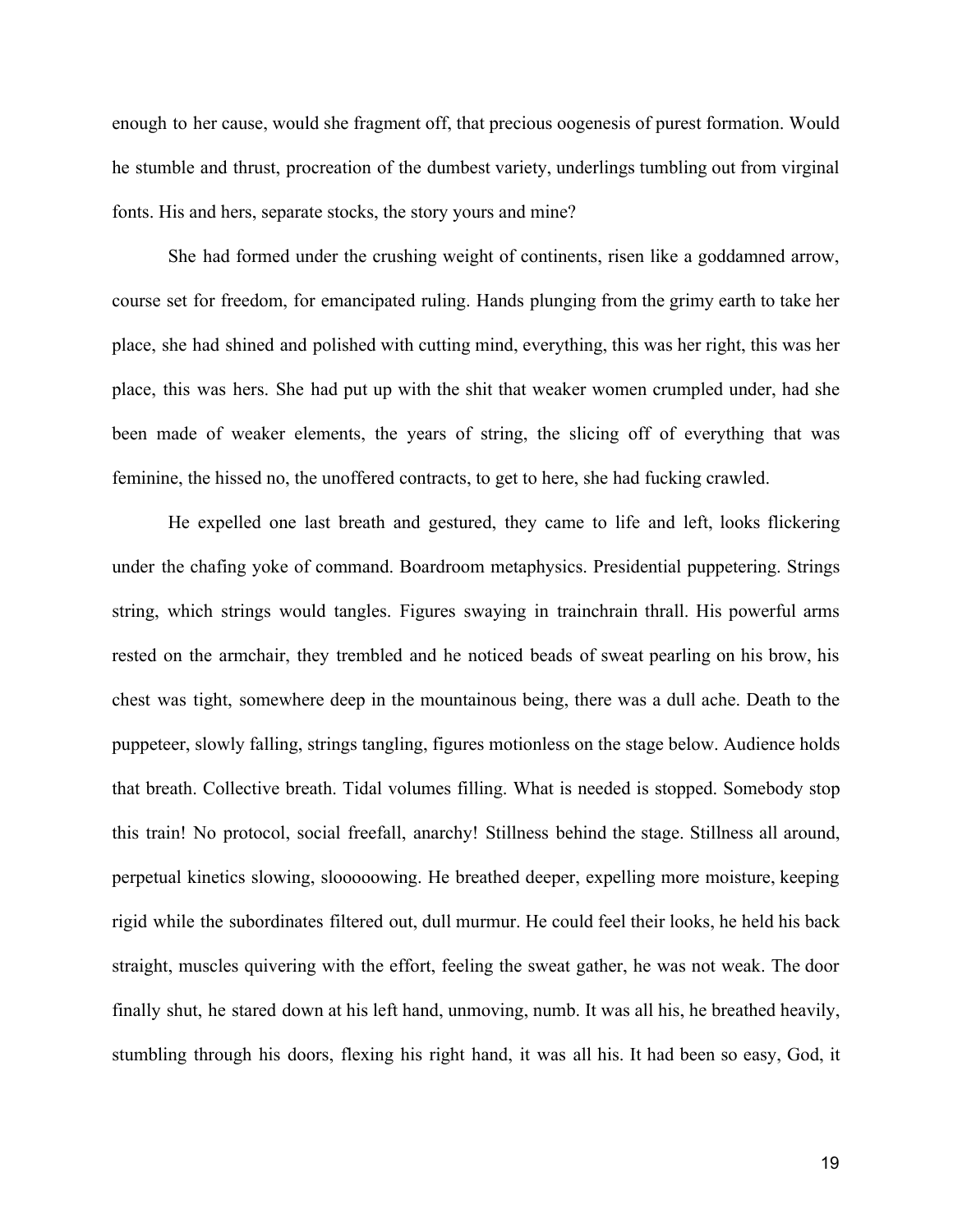*was* so easy. He must keep them under control, had to, with words, he could feel the sweat dripping down his back from the effort, he could feel his muscles quivering, his voice was strong, but something was giving, deep down within in, he could feel something shifting, the way dogs know when the pack allegiance has shifted, he could see it in Diamond's eyes, feel it in the rooms, the reins slipping through. He was not gone yet, not done yet. He hadn't done anything. He hadn't done anything yet, but he would be remembered, he would be immortalized. It was San Andreas all over again. No, this couldn't, damn, fuck, San Andreas.

H. Diamond looked back, nostrils widening, sniffing, tiny molecules in the selfsame draft drifting, attached themselves to the horrible olfactory centers, click connect meaning. There was a whiff of death, here there was weakness, bead eyes scored his figure, laser lines, contracting dilating, spinning leica looks, nothing, but it was there. Oh, it was San Andreas all over again. She would wait, this Pangaea, this last ditch, this last-ditch, two-bit nag, was his table, where he would crawl, the dog, to die, curl up toes to nose and she would watch the life fade slowly, pant by pant, gums growing white, lips drying, until all that remained was dried orbs puckering from the heat, not even fit for flies. San Andreas. She let herself be sucked out with the jetstream, fingers unclasping the doorframe, malcontent zephyrs dispersing.

The social diffusion down with the doorway. A few eddy, gather, driftwood, wooden faces pulled by the forces of nooks, separation anxiety. The board left, the dispersal out of the boardroom, to the elevator is the funnel, fusing, doors open and the feet repeat, stepping onward, twenty-six laces. Jostling in juxtaposition what roles they play, floors call to each. Bing, twentieth, out goes Tillmore, bald pate retreating, predictable time, Marquez, amble down and out. They all drift through the stone phloem. That whuffling dance of spacing the push and pull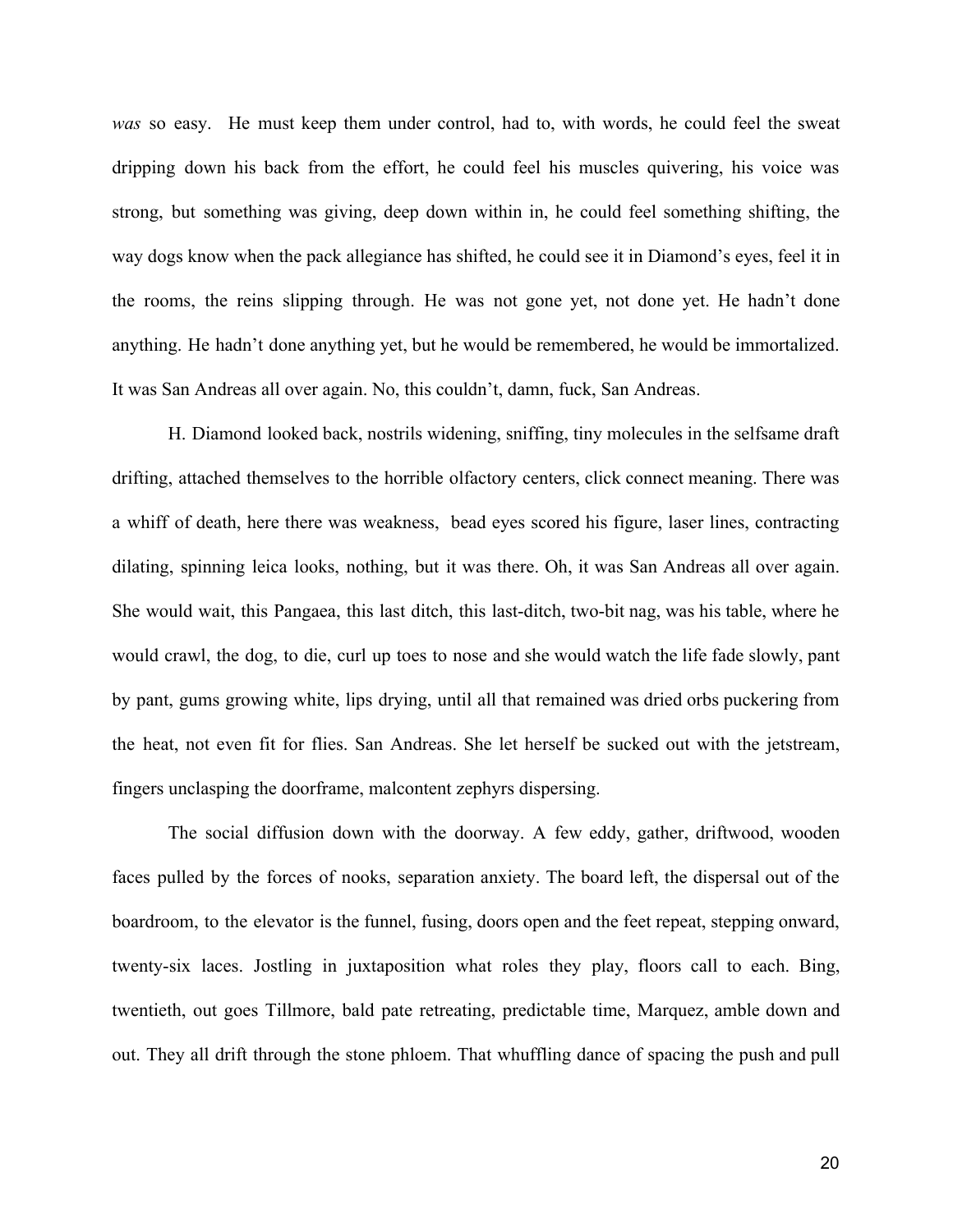of interaction. The freezing stiffness of Diamond meant more the buffer pushed away. The subverbal cues were sifted and shifted through by each collection of gangling ganglia. The conscious quiet huff and puff of breath, corporate hoodlums! the sidling of suits, pulling in of pant legs, refusal to touch even a threadcount of threats, look. Doors open, accepted response, another one bites the dust. The cutting edges of her persona, split things, ruinous facts for pseudo-friends.

The afterimages of words, moisture hung murals, ambulated slowly in the emptiness, til they were sucked with mechanical regularity, machiniacal inevitability through the ducts upwards, slithering through the metallic walls, wisping around the corners, sliced and fragmented by whirling blades, shunted and stunted until it was spat outside, the ghoulish disfigured remnants of that beginning conversation, that germinating seed. The gargoygle children hung startled outside the window, over the glaring world that was everything outside. The opposite of that architectural façade, the carapace we pull around ourselves to differentiate, to protect, to separate, to make ourselves into ourselves. Outside the window, the shining metropolis gleamed and steamed, teetering onwards and upwards like the reach of man, forearms unfurling grasping the wrinkled lowlands in a constrictive embrace, suburban fingerlets digging into the flesh in the painful clutch that would not be broken, that wrinkled the lowlands up into red rolling hills and lanes. Dry air vacuumed the remnants upwards, over the city which slopped outwards against the low hills outlined in the dusk corralling them in, the colony of humanity creeped up in orderly lanes of blinking traffic lights noding in intersections, the random fluorescent blockage of office floors, black dead spots of parking lots, all signifiers of the urban activity surrounding. The sunset gleamed red on street lamps and steel and the hardened will of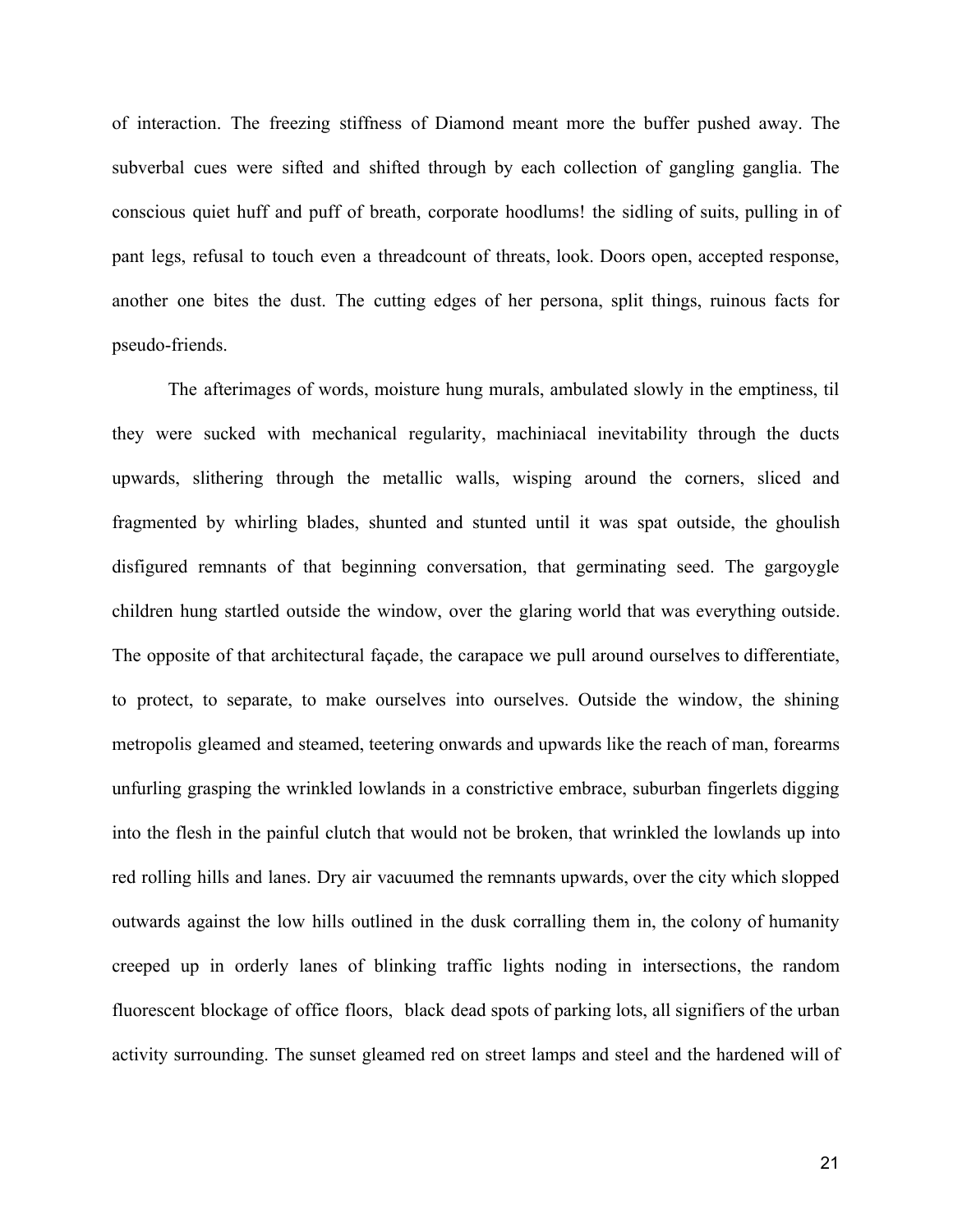man, a hungry glow suffused the vista making opaque and almost beautiful the hard edges and decay, beautiful like the thin layer of smog and light pollution, washing it with a dreamy haze, where none should be. It clung to the intersections and rear windows, slinking round the neighborhood shop corners made small by the corporate distance of the boardroom view.

It was a new place, this fabricated paradise, this city. Not even built on the bones of an older civilization, bones have too many memories and no purpose, bones come with rules and names. Perhaps a few forgotten prehistoric souls lay buried on the fringes, but this was a city of the now, this was a city of need, need for space and growth. Mouths and minds came to live and die, eyes came to see that there was more to take. This was a tabula rasa that had fulfilled all the wanton statistics, no longer were epicenters of culture and trade chained to the wanton flow of rivers or layabout flats, innovation was lord and law, and this was written on maps and sheets. It was surveyed through the eyesight and from that first look, first number recorded, been doomed to slavery, and so it had sprung up from the industrial seed, the city blooming with the rapacity of the invasive, sending colonizing suburbs and townships across the virgin desert terrascape. The ground below had soon been veined with cylindrical pipes vacuuming lifeblood water from now-browning valleys, the ground above paved and graded, anchored with 3-bed-2-baths and Thursday poker nights. The sky was slave to the city as well, to the swarm of humanity, its celestial flesh divided and gridded with flight patterns and elevation angles, the gnat-like motion of planes bringing their maggot cargo into the runways, red eyes blinking mechanically. The layers of sky tamed and named, descending, descending, thermosphere, mesosphere, troposphere, caught and snared with piercing beams that probed and transformed into tool. Below the people staring up, staring forward at screens that beeped and whirred, that spit